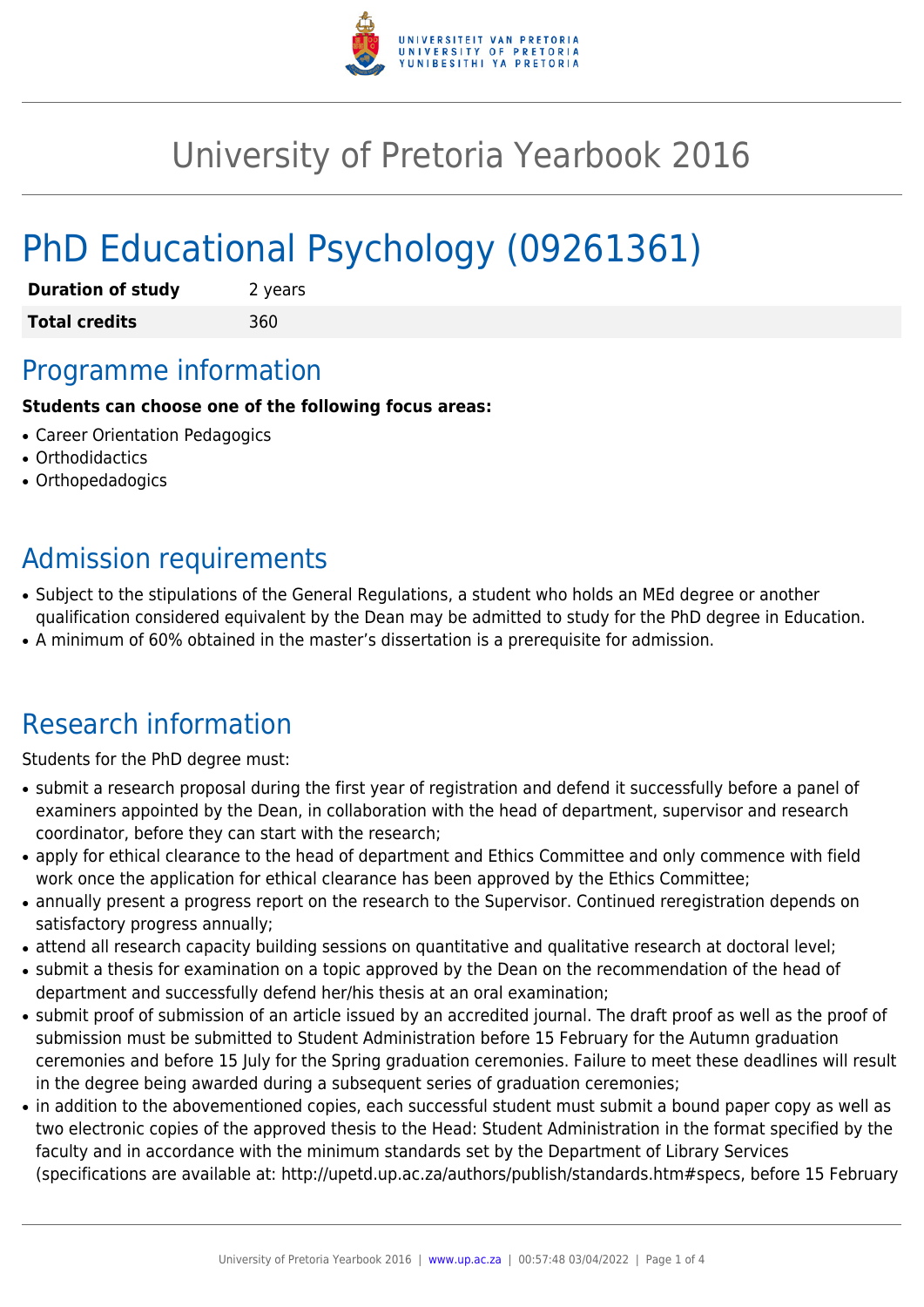

for the Autumn graduation ceremonies and before 15 July for the Spring graduation ceremonies. Failure to meet these deadlines will result in the degree being awarded during a subsequent series of graduation ceremonies. Guidelines for the format, submission and defending of the research proposal will be communicated by the relevant head of department.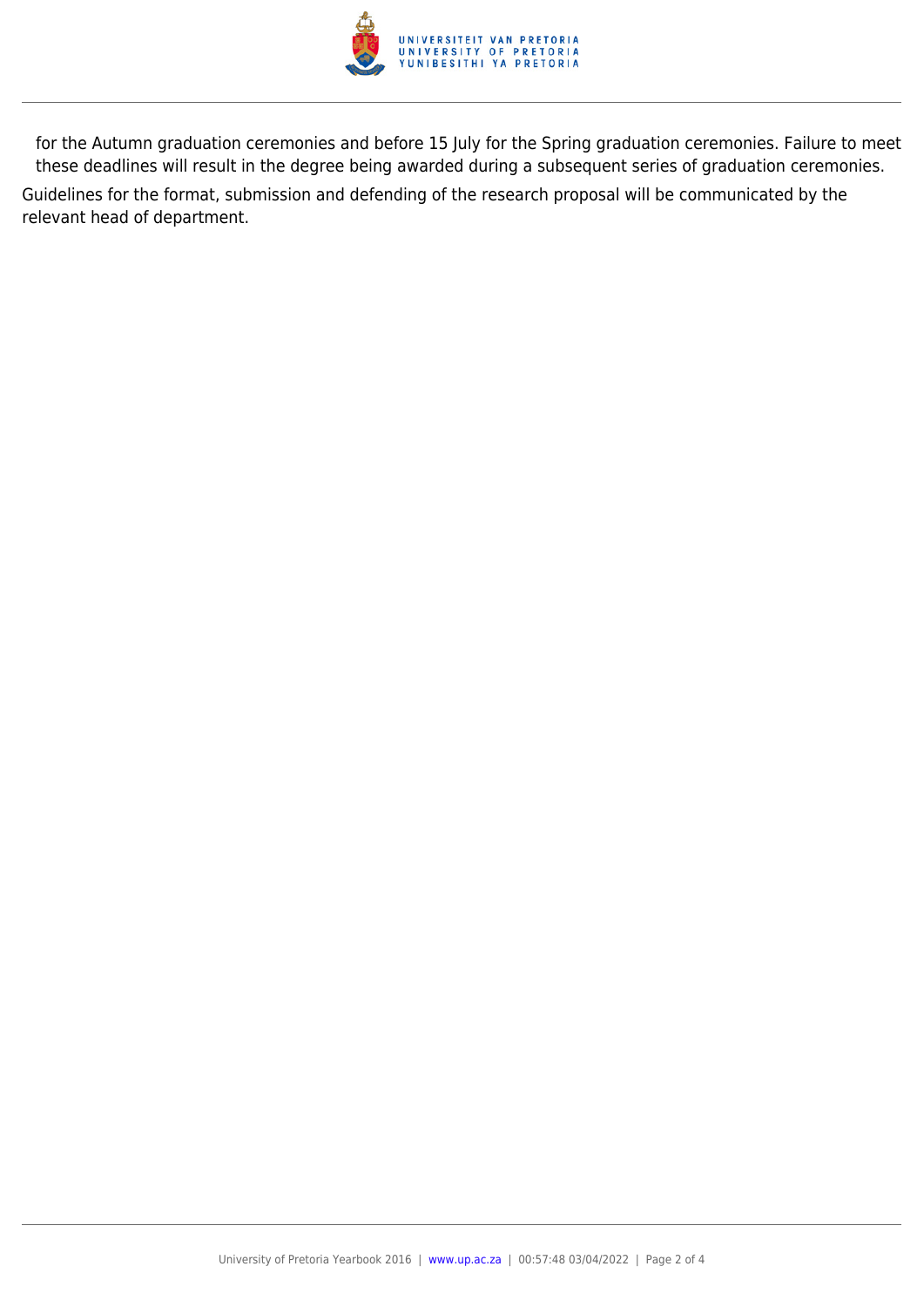

### Curriculum: Year 1

#### **Minimum credits: 360**

#### **Core modules**

[Thesis: Vocational orientation \(Psychology\) 991](https://www.up.ac.za/parents/yearbooks/2016/modules/view/BOP 991) (BOP 991) - Credits: 360.00 [Thesis: Orthodidactics \(Psychiatry\) 992](https://www.up.ac.za/parents/yearbooks/2016/modules/view/ODK 992) (ODK 992) - Credits: 360.00 [Thesis: Orthopedagogics \(Psychiatry\) 991](https://www.up.ac.za/parents/yearbooks/2016/modules/view/OPG 991) (OPG 991) - Credits: 360.00